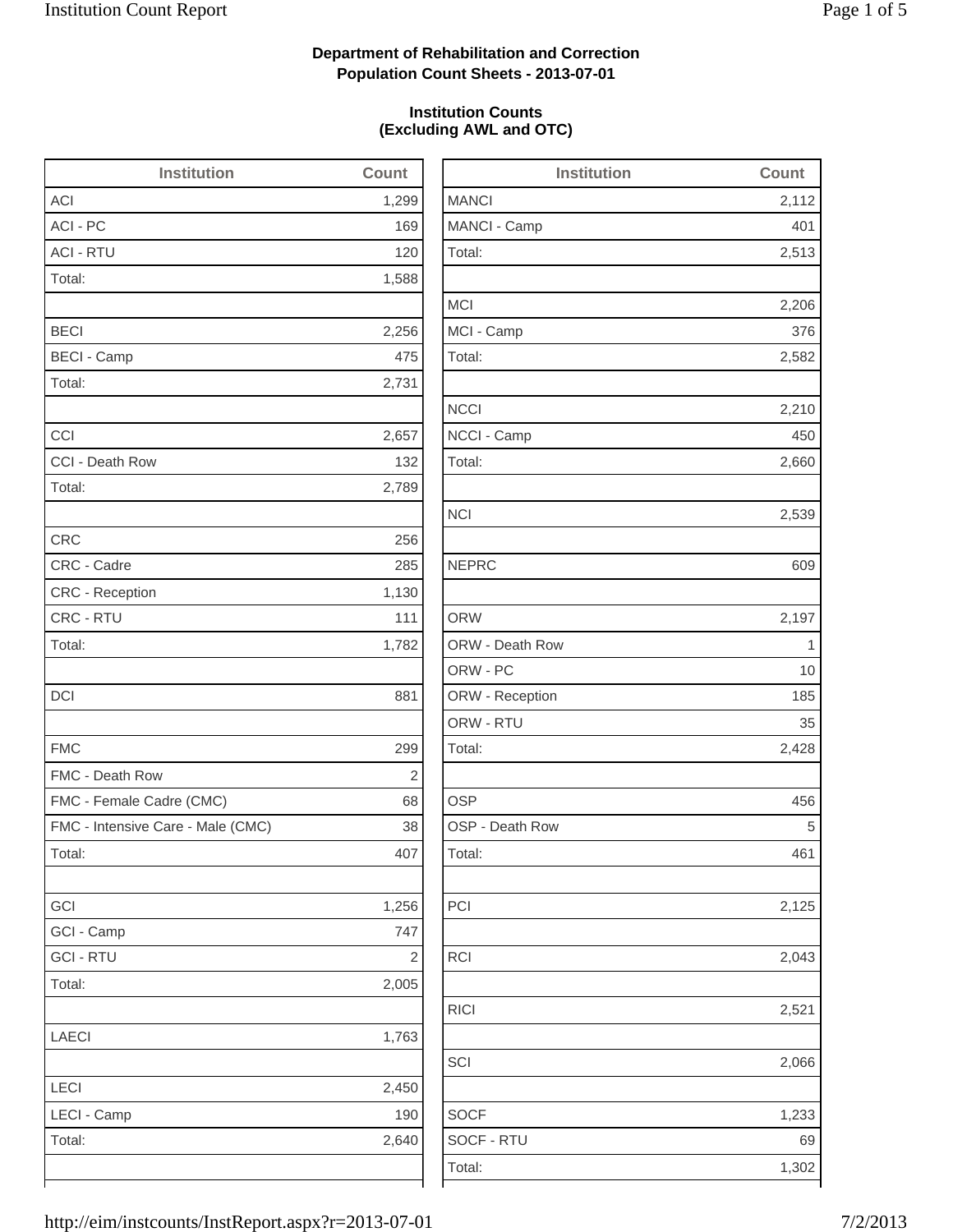### Institution Count Report Page 2 of 5

| <b>LOCI</b>              | 2,308 |
|--------------------------|-------|
|                          |       |
| <b>LORCI</b>             | 131   |
| <b>LORCI - Cadre</b>     | 233   |
| <b>LORCI - Reception</b> | 1,054 |
| Total:                   | 1,418 |
|                          |       |
| <b>MACI</b>              | 809   |
| <b>MACI - Minimum</b>    | 1,360 |
| MACI - Youth             | 35    |
| Total:                   | 2,204 |

|                  | <b>Total Population:</b> | 50,405 |
|------------------|--------------------------|--------|
|                  |                          |        |
| Total:           |                          | 1,415  |
| <b>WCI - RTU</b> |                          | 50     |
| <b>WCI</b>       |                          | 1,365  |
|                  |                          |        |
| <b>TOCI</b>      |                          | 1,292  |
|                  |                          |        |
| Total:           |                          | 1,333  |
| TCI - Camp       |                          | 274    |
| <b>TCI</b>       |                          | 1,059  |

\* The Total Population includes 38 Offenders with Reason Codes 30 & 31. \*\* The Total Population includes 24 Offenders with Reason Code 0A.

#### **Male Population by Security Level (Include AWL and Exclude OTC)**

| <b>Total Death Row</b> | <b>Total Male</b> | 144<br>46,406 | 188        | 420      | 145<br>46,174 |
|------------------------|-------------------|---------------|------------|----------|---------------|
| <b>Total Levels 1</b>  |                   | 14.479        | 83         | 109      | 14.453        |
| Total Levels 2         |                   | 17.510        | 74         | 173      | 17,411        |
| Total Levels 3,4,5     |                   | 14.273        | 30         | 138      | 14,165        |
| <b>Security Level</b>  |                   | <b>Body</b>   | <b>AWL</b> | $(-OTC)$ | <b>Total</b>  |

### **Female Population by Institution (Include AWL and Exclude OTC)**

|                          |                          |             |                | $ -$        |              |
|--------------------------|--------------------------|-------------|----------------|-------------|--------------|
| <b>Institution</b>       |                          | <b>Body</b> | <b>AWL</b>     | $(-OTC)$    | <b>Total</b> |
| CRC                      |                          | 2           | 0              | $\mathbf 0$ | 2            |
| DCI                      |                          | 881         | 3              | 5           | 879          |
| <b>FMC</b>               |                          | 10          | $\overline{2}$ | 2           | 10           |
| FMC - Female Cadre (CMC) |                          | 68          | 3              | 1           | 70           |
| <b>NEPRC</b>             |                          | 609         | 7              | 9           | 607          |
| <b>ORW</b>               |                          | 2,197       | 22             | 26          | 2,193        |
| <b>ORW - Death Row</b>   |                          | 1           | $\mathbf 0$    | 0           |              |
| ORW - PC                 |                          | 10          | $\mathbf 0$    | 0           | 10           |
| ORW - Reception          |                          | 185         | $\mathbf 0$    | $\mathbf 0$ | 185          |
| ORW - RTU                |                          | 35          | $\overline{0}$ | $\mathbf 0$ | 35           |
|                          | <b>Total Female</b>      | 3,998       | 37             | 43          | 3,992        |
|                          | <b>Total Population:</b> | 50,404      | 225            | 463         | 50,166       |

#### **Male Population by Institution: Security Levels 3, 4, 5 (Include AWL and Exclude OTC)**

|             |             | $(1119199971111 = 0.1191219191999)$ |  |     |
|-------------|-------------|-------------------------------------|--|-----|
| Institution | <b>Body</b> | <b>AWL</b>                          |  | rla |
|             |             |                                     |  |     |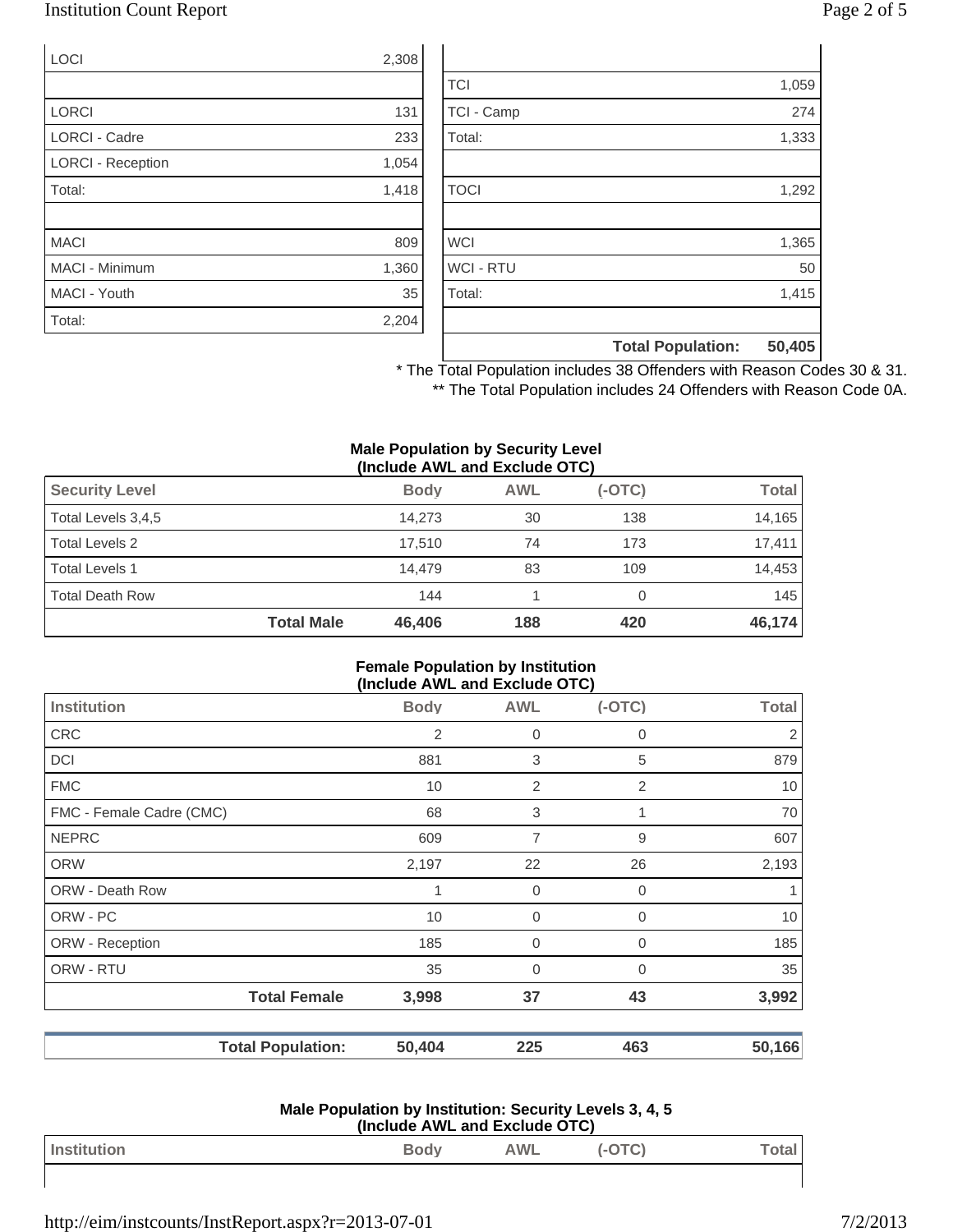# Institution Count Report Page 3 of 5

| <b>ACI</b>                        |                      | 34             | $\mathbf 0$               | 1                   | 33                       |
|-----------------------------------|----------------------|----------------|---------------------------|---------------------|--------------------------|
| ACI - PC                          |                      | 94             | $\mbox{O}$                | $\mathbf 0$         | 94                       |
| <b>ACI - RTU</b>                  |                      | $\mathbf{1}$   | $\mathbf 0$               | $\mbox{O}$          | 1                        |
| <b>BECI</b>                       |                      | 45             | $\boldsymbol{0}$          | $\mathbf 0$         | 45                       |
| CCI                               |                      | 18             | $\boldsymbol{0}$          | $\mathbf 0$         | 18                       |
| CRC                               |                      | 133            | $\mathbf{1}$              | 13                  | 121                      |
| CRC - Cadre                       |                      | 252            | $\mathbf{1}$              | $\mathbf 0$         | 253                      |
| CRC - Reception                   |                      | 715            | $\ensuremath{\mathsf{3}}$ | $\,8\,$             | 710                      |
| CRC - RTU                         |                      | 94             | $\boldsymbol{0}$          | $\mathbf 0$         | 94                       |
| <b>FMC</b>                        |                      | 14             | $\boldsymbol{0}$          | $\mathbf 0$         | 14                       |
| FMC - Intensive Care - Male (CMC) |                      | $\overline{7}$ | $\boldsymbol{0}$          | $\mathbf 0$         | $\overline{\mathcal{I}}$ |
| GCI                               |                      | 4              | $\boldsymbol{0}$          | $\mathbf 0$         | 4                        |
| <b>LAECI</b>                      |                      | 34             | $\mathbf 1$               | $\mbox{O}$          | 35                       |
| LECI                              |                      | 2,305          | $\sqrt{4}$                | 18                  | 2,291                    |
| LOCI                              |                      | 16             | $\boldsymbol{0}$          | $\mathbf 0$         | 16                       |
| LORCI                             |                      | 74             | $\,6\,$                   | 30                  | 50                       |
| <b>LORCI - Cadre</b>              |                      | 217            | $\boldsymbol{0}$          | $\mathbf 0$         | 217                      |
| <b>LORCI - Reception</b>          |                      | 709            | $\mbox{O}$                | $\mbox{O}$          | 709                      |
| <b>MACI</b>                       |                      | 21             | $\mathbf 0$               | $\mathbf{1}$        | 20                       |
| MACI - Youth                      |                      | 14             | $\boldsymbol{0}$          | $\mathbf{1}$        | 13                       |
| <b>MANCI</b>                      |                      | 1,991          | $\overline{4}$            | 13                  | 1,982                    |
| MCI                               |                      | 17             | $\boldsymbol{0}$          | $\mathbf 0$         | 17                       |
| NCCI                              |                      | 33             | $\mbox{O}$                | $\mbox{O}$          | 33                       |
| <b>NCI</b>                        |                      | 54             | $\mbox{O}$                | $\mathbf{1}$        | 53                       |
| <b>OSP</b>                        |                      | 453            | $\mathbf{1}$              | $\,$ 3 $\,$         | 451                      |
| PCI                               |                      | 72             | $\mathbf{1}$              | $\mathbf 0$         | 73                       |
| $\sf RCI$                         |                      | 1,967          | $\ensuremath{\mathsf{3}}$ | $16\,$              | 1,954                    |
| RICI                              |                      | 27             | $\mathsf{O}\xspace$       | $\mathbf 0$         | 27                       |
| SCI                               |                      | 24             | $\mbox{O}$                | $\mathbf{1}$        | 23                       |
| SOCF                              |                      | 1,233          | $\mathsf{O}\xspace$       | $\,6$               | 1,227                    |
| SOCF - RTU                        |                      | 69             | $\mathbf 0$               | $\mathbf 0$         | 69                       |
| <b>TCI</b>                        |                      | 976            | $\ensuremath{\mathsf{3}}$ | $\,6\,$             | 973                      |
| TCI - Camp                        |                      | $\mathbf{1}$   | $\mathsf{O}\xspace$       | $\mathsf{O}\xspace$ | 1                        |
| <b>TOCI</b>                       |                      | 1,211          | $\mathbf{1}$              | 8                   | 1,204                    |
| <b>WCI</b>                        |                      | 1,294          | $\mathbf{1}$              | 12                  | 1,283                    |
| WCI - RTU                         |                      | 50             | $\mathsf{O}\xspace$       | $\,0\,$             | 50                       |
|                                   | Total Levels 3, 4, 5 | 14,273         | 30                        | 138                 | 14,165                   |

### **Male Population by Institution: Security Level 2 (Include AWL and Exclude OTC)**

| $\frac{1}{2}$ |             |            |          |              |
|---------------|-------------|------------|----------|--------------|
| Institution   | <b>Body</b> | <b>AWL</b> | $(-OTC)$ | <b>Total</b> |
| <b>ACI</b>    | 569         |            |          | 574          |
| ACI - PC      | 50          |            |          | 50           |
|               |             |            |          |              |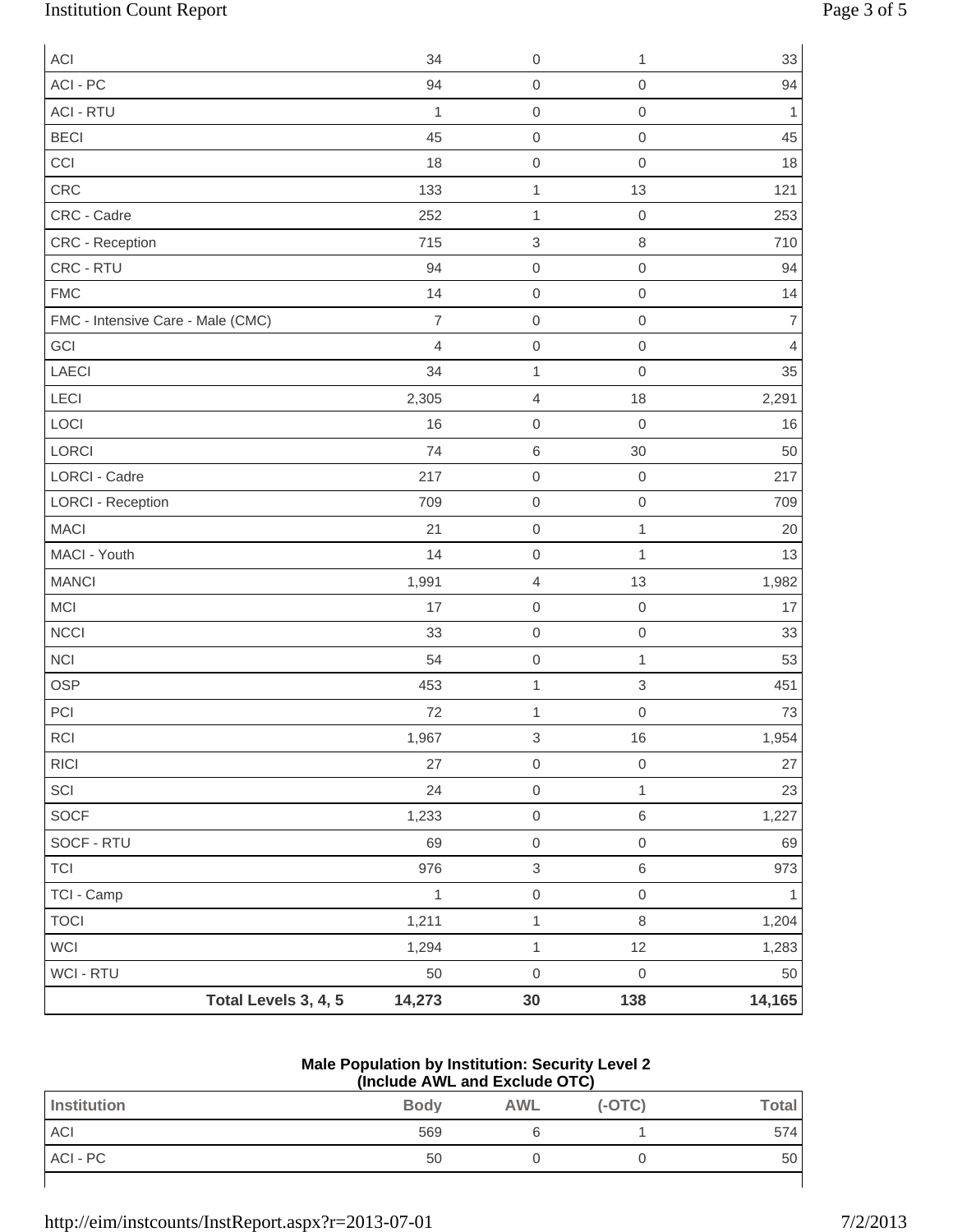# Institution Count Report Page 4 of 5

| <b>ACI - RTU</b>                  | 84             | $\,0\,$                  | $\mathbf 0$      | 84             |
|-----------------------------------|----------------|--------------------------|------------------|----------------|
| <b>BECI</b>                       | 1,564          | $\,6$                    | 17               | 1,553          |
| CCI                               | 1,912          | 5                        | 16               | 1,901          |
| CRC                               | 82             | $\sqrt{2}$               | $\overline{4}$   | 80             |
| CRC - Cadre                       | 26             | $\mathsf{O}\xspace$      | $\boldsymbol{0}$ | 26             |
| CRC - Reception                   | 280            | $\mathsf{O}\xspace$      | $\,6\,$          | 274            |
| CRC - RTU                         | 15             | $\mathbf 0$              | $\mathbf 0$      | 15             |
| <b>FMC</b>                        | 24             | $\mathsf{O}\xspace$      | $\boldsymbol{0}$ | 24             |
| FMC - Intensive Care - Male (CMC) | 18             | $\mathbf{1}$             | $\mathbf 0$      | 19             |
| GCI                               | 792            | $\overline{2}$           | 3                | 791            |
| LAECI                             | 1,426          | $\boldsymbol{7}$         | 15               | 1,418          |
| LECI                              | 134            | $\mathbf{1}$             | $\mathbf 0$      | 135            |
| LOCI                              | 1,322          | $\overline{2}$           | 10               | 1,314          |
| LORCI                             | 34             | $\,$ 3 $\,$              | $\,6\,$          | 31             |
| LORCI - Cadre                     | 16             | $\mathsf{O}\xspace$      | $\boldsymbol{0}$ | 16             |
| <b>LORCI - Reception</b>          | 206            | $\mathsf{O}\xspace$      | $\boldsymbol{0}$ | 206            |
| <b>MACI</b>                       | 788            | $\mathbf 0$              | $\,6\,$          | 782            |
| MACI - Youth                      | 21             | $\mathsf{O}\xspace$      | $\mathbf 0$      | 21             |
| <b>MANCI</b>                      | 107            | $\mathsf 0$              | $\overline{4}$   | 103            |
| MANCI - Camp                      | 1              | $\mathbf 0$              | $\mathbf 0$      | $\mathbf{1}$   |
| <b>MCI</b>                        | 1,825          | $\,8\,$                  | 18               | 1,815          |
| MCI - Camp                        | 1              | $\mathsf{O}\xspace$      | $\mathbf 0$      | 1              |
| NCCI                              | 1,342          | $\overline{\mathcal{I}}$ | 14               | 1,335          |
| NCCI - Camp                       | $\overline{2}$ | $\mathbf 0$              | $\mathbf 0$      | $\sqrt{2}$     |
| <b>NCI</b>                        | 1,921          | $\sqrt{2}$               | 25               | 1,898          |
| <b>OSP</b>                        | $\sqrt{2}$     | $\mbox{O}$               | $\mathbf 0$      | $\overline{2}$ |
| PCI                               | 886            | 14                       | $\hbox{9}$       | 891            |
| <b>RCI</b>                        | 76             | $\,0\,$                  | $\mathbf 0$      | 76             |
| RICI                              | 597            | $\sqrt{2}$               | $\overline{7}$   | 592            |
| SCI                               | 1,163          | $\,$ 5 $\,$              | 11               | 1,157          |
| <b>TCI</b>                        | 72             | $\mathsf{O}\xspace$      | $\mathbf{1}$     | $71$           |
| <b>TOCI</b>                       | 81             | $\mathsf{O}\xspace$      | $\mathbf 0$      | 81             |
| <b>WCI</b>                        | 71             | $\mathbf{1}$             | $\mathbf 0$      | 72             |
| <b>Total Level 2</b>              | 17,510         | 74                       | 173              | 17,411         |

#### **Male Population by Institution: Security Level 1 (Include AWL and Exclude OTC)**

|                    | .           |            |          |              |
|--------------------|-------------|------------|----------|--------------|
| Institution        | <b>Body</b> | <b>AWL</b> | $(-OTC)$ | <b>Total</b> |
| ACI                | 695         | 3          |          | 697          |
| ACI - PC           | 25          |            |          | 25           |
| <b>ACI - RTU</b>   | 35          | 0          |          | 35           |
| <b>BECI</b>        | 646         | 10         |          | 649          |
| <b>BECI - Camp</b> | 475         |            |          | 475          |
|                    |             |            |          |              |